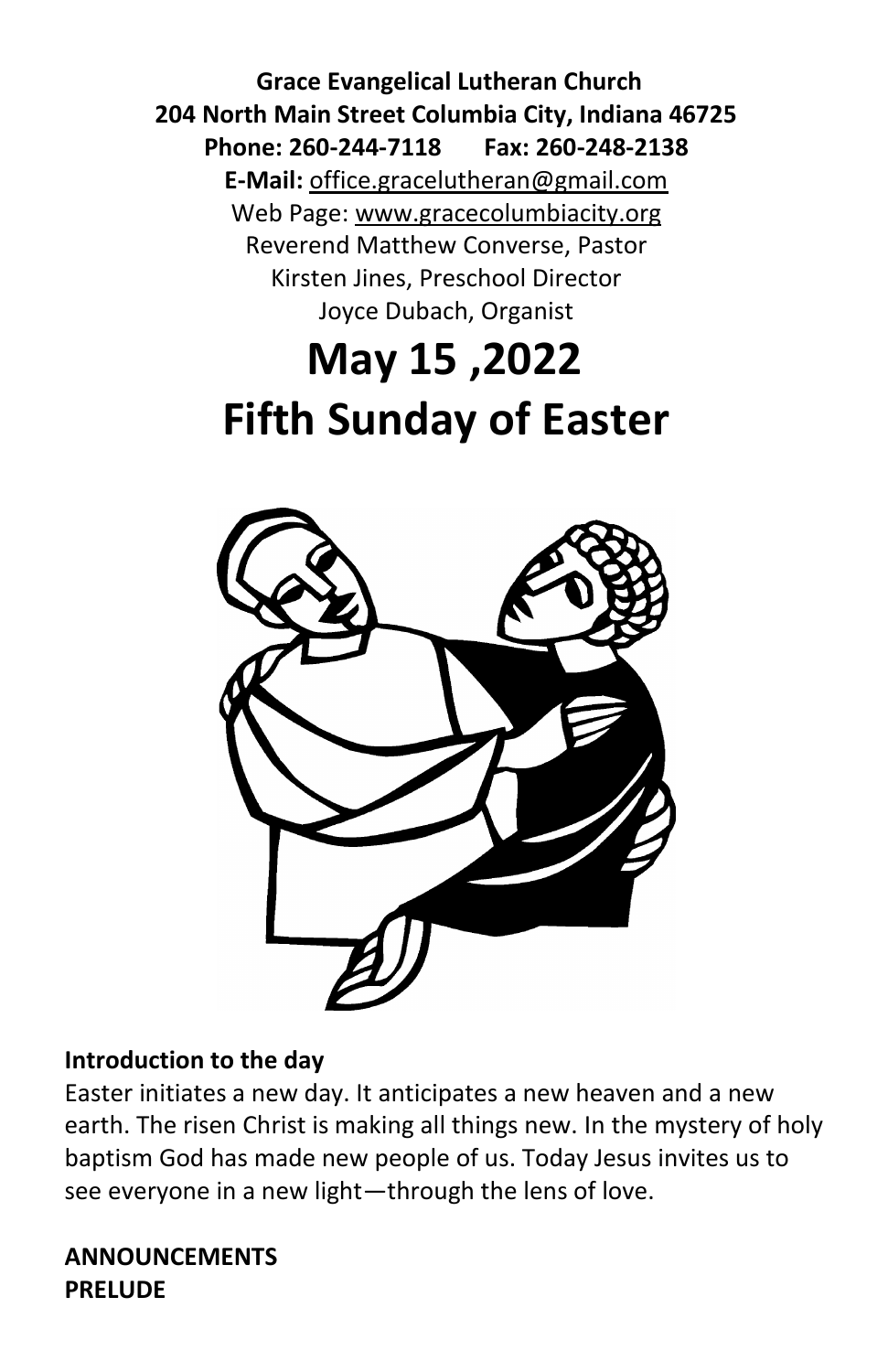*GATHERING The Holy Spirit calls us together as the people of God. [Please stand as you are able.]*

#### **THANKSGIVING FOR BAPTISM**

Alleluia! Christ is risen. **Christ is risen indeed. Alleluia!**

In the waters of baptism, we have passed over from death to life with Jesus Christ, and we are a new creation. For this saving mystery, and for this water, let us bless God, who was, who is, and who is to come.

We thank you, God, for your river of life, flowing freely from your throne: through the earth, through the city, through every living thing.

You rescued Noah and his family from the flood; You opened wide the sea for the Israelites. Now in these waters you flood us with mercy, and our sin is drowned forever. You open the gate of righteousness and we pass safely through.

In Jesus Christ, you calm and trouble the waters. You nourish us and enclose us in safety. You call us forth and send us out. In lush and barren places, you are with us. You have become our salvation.

Now breathe upon this water and awaken your church once more. Claim us again as your beloved and holy people. Quench our thirst; cleanse our hearts; wipe away every tear. To you, our Beginning and our End,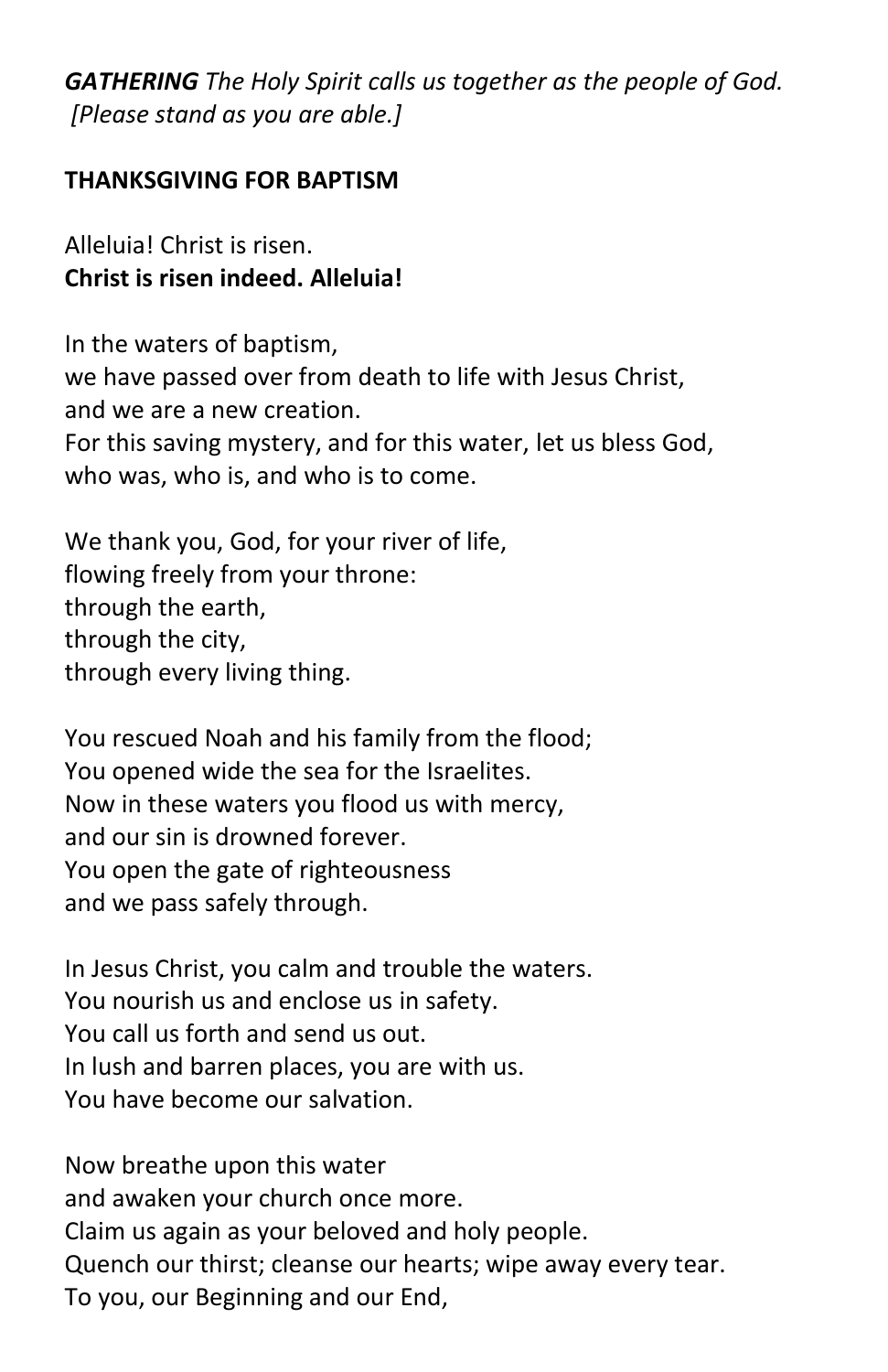our Shepherd and Lamb, be honor, glory, praise, and thanksgiving, now and forever. **Amen.**

#### **GATHERING SONG**

*Hallelujah! Sing Praise to Your Creator* **(ACS 1091)**  *(as seen in the back of the bulletin)* Reprinted/streamed will permission under ONE LICENSE, License #A-723136. All rights Reserved.

#### **GREETING**

The grace of our Lord Jesus Christ, the love of God, and the communion of the Holy Spirit be with you all. **And also with you.**

#### **CANTICLE OF PRAISE**

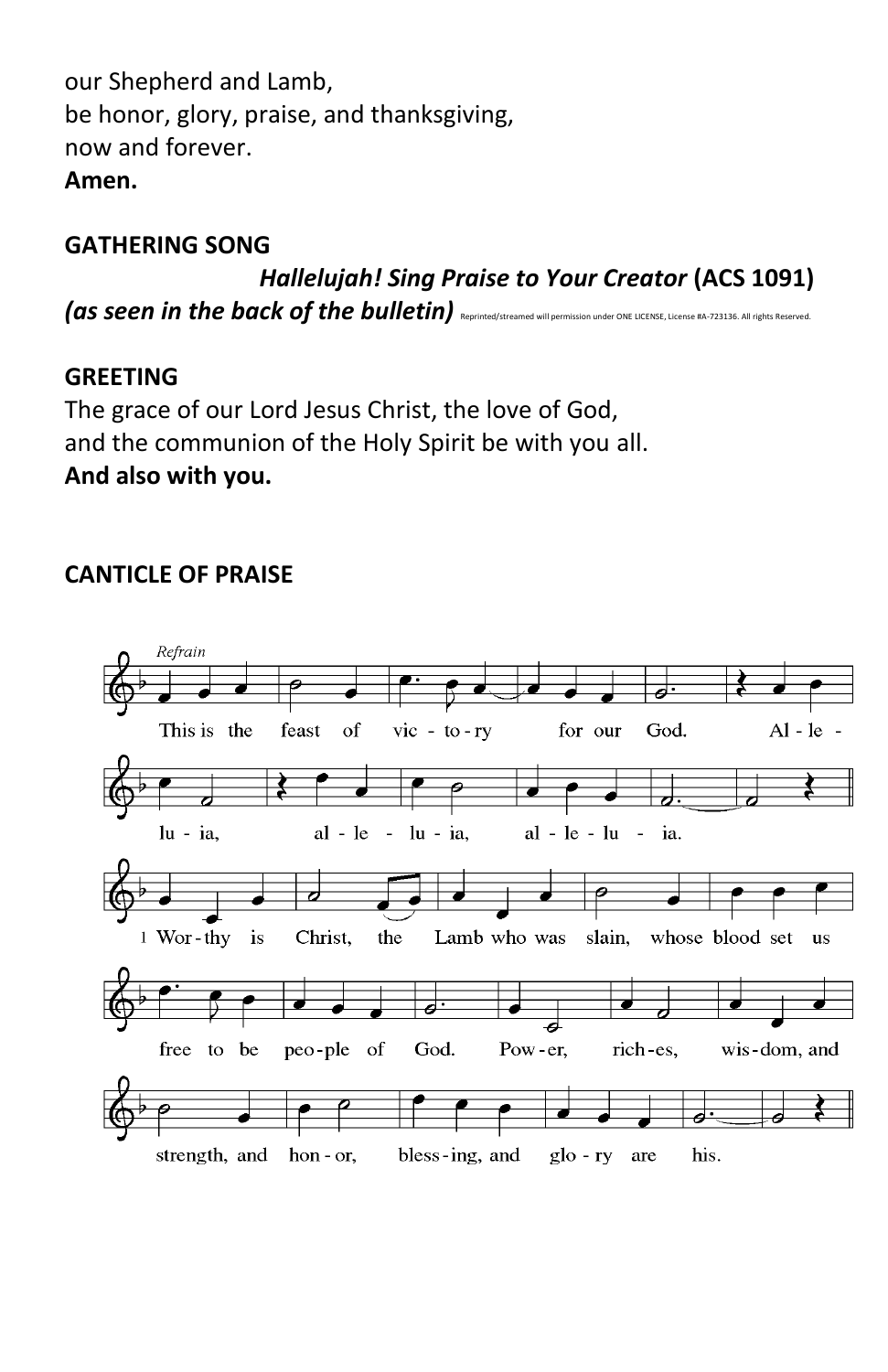

#### **PRAYER OF THE DAY**

Let us pray. O Lord God, you teach us that without love, our actions gain nothing. Pour into our hearts your most excellent gift of love, that, made alive by your Spirit, we may know goodness and peace, through your Son, Jesus Christ, our Savior and Lord, who lives and reigns with you and the Holy Spirit, one God, now and forever. **Amen.**

**WORD** God speaks to us in scripture reading, preaching, and song.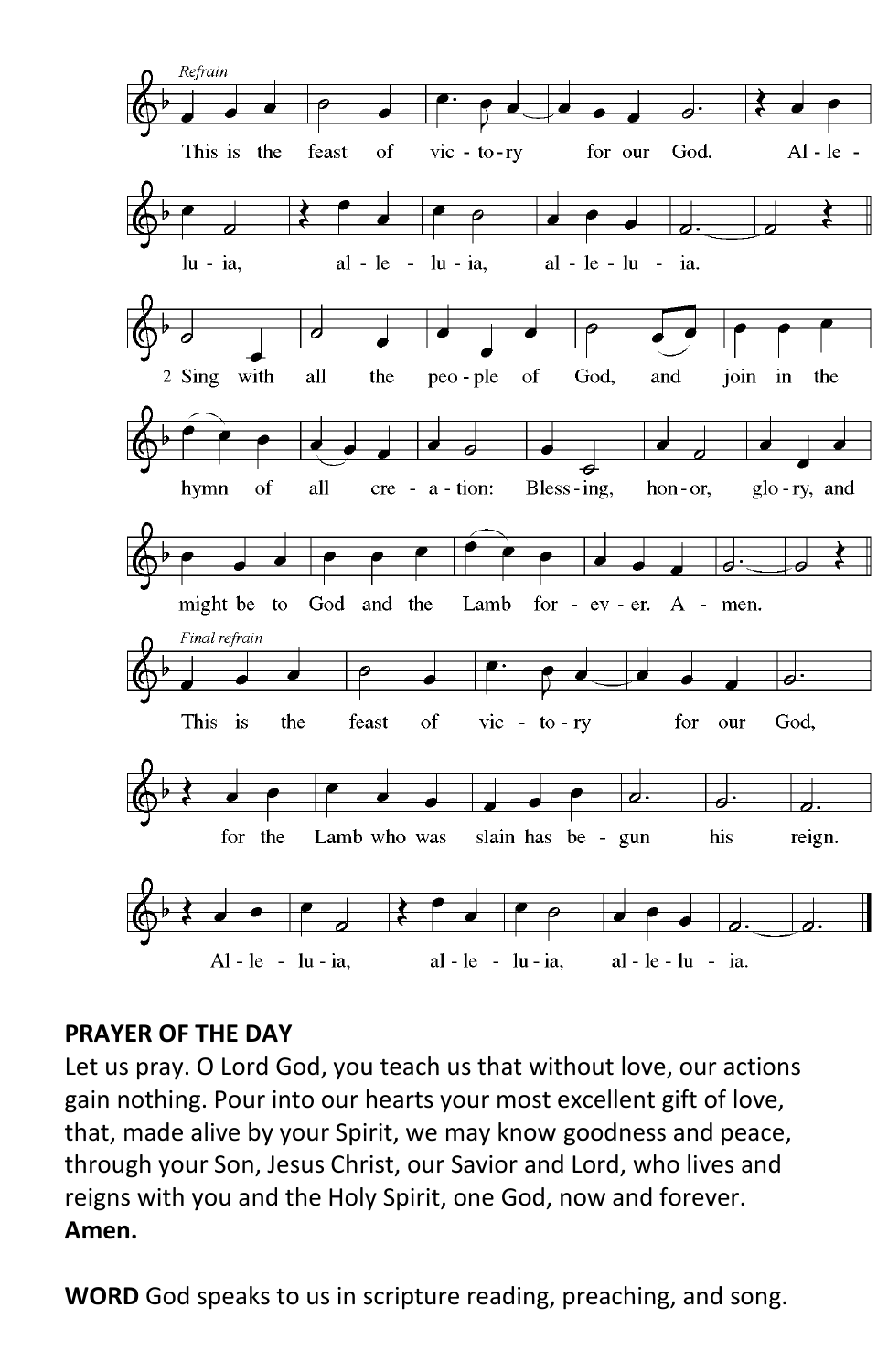(At this time all the children (pre-k thru 2nd grade) who would like to join us for children's church are asked to join us in the back.)

# *[The assembly is seated]* **FIRST READING : : Acts 11:1-18**

A reading from Acts.

 $1$ Now the apostles and the believers who were in Judea heard that the Gentiles had also accepted the word of God.  $2$ So when Peter went up to Jerusalem, the circumcised believers criticized him,  $3$ saying, "Why did you go to uncircumcised men and eat with them?"  $4$ Then Peter began to explain it to them, step by step, saying, <sup>5</sup>"I was in the city of Joppa praying, and in a trance I saw a vision. There was something like a large sheet coming down from heaven, being lowered by its four corners; and it came close to me. <sup>6</sup>As I looked at it closely I saw four-footed animals, beasts of prey, reptiles, and birds of the air. <sup>7</sup>I also heard a voice saying to me, 'Get up, Peter; kill and eat.' <sup>8</sup>But I replied, 'By no means, Lord; for nothing profane or unclean has ever entered my mouth.'  $9$ But a second time the voice answered from heaven, 'What God has made clean, you must not call profane.' <sup>10</sup>This happened three times; then everything was pulled up again to heaven.  $^{11}$ At that very moment three men, sent to me from Caesarea, arrived at the house where we were.  $^{12}$ The Spirit told me to go with them and not to make a distinction between them and us. These six brothers also accompanied me, and we entered the man's house.  $13$ He told us how he had seen the angel standing in his house and saying, 'Send to Joppa and bring Simon, who is called Peter;  $14$ he will give you a message by which you and your entire household will be saved.<sup>' 15</sup>And as I began to speak, the Holy Spirit fell upon them just as it had upon us at the beginning.  $^{16}$ And I remembered the word of the Lord, how he had said, 'John baptized with water, but you will be baptized with the Holy Spirit.'  $17$ If then God gave them the same gift that God gave us when we believed in the Lord Jesus Christ, who was I that I could hinder God?"  $18$ When they heard this, they were silenced. And they praised God, saying, "Then God has given even to the Gentiles the repentance that leads to life." Word of God, word of life.

**Thanks be to God.**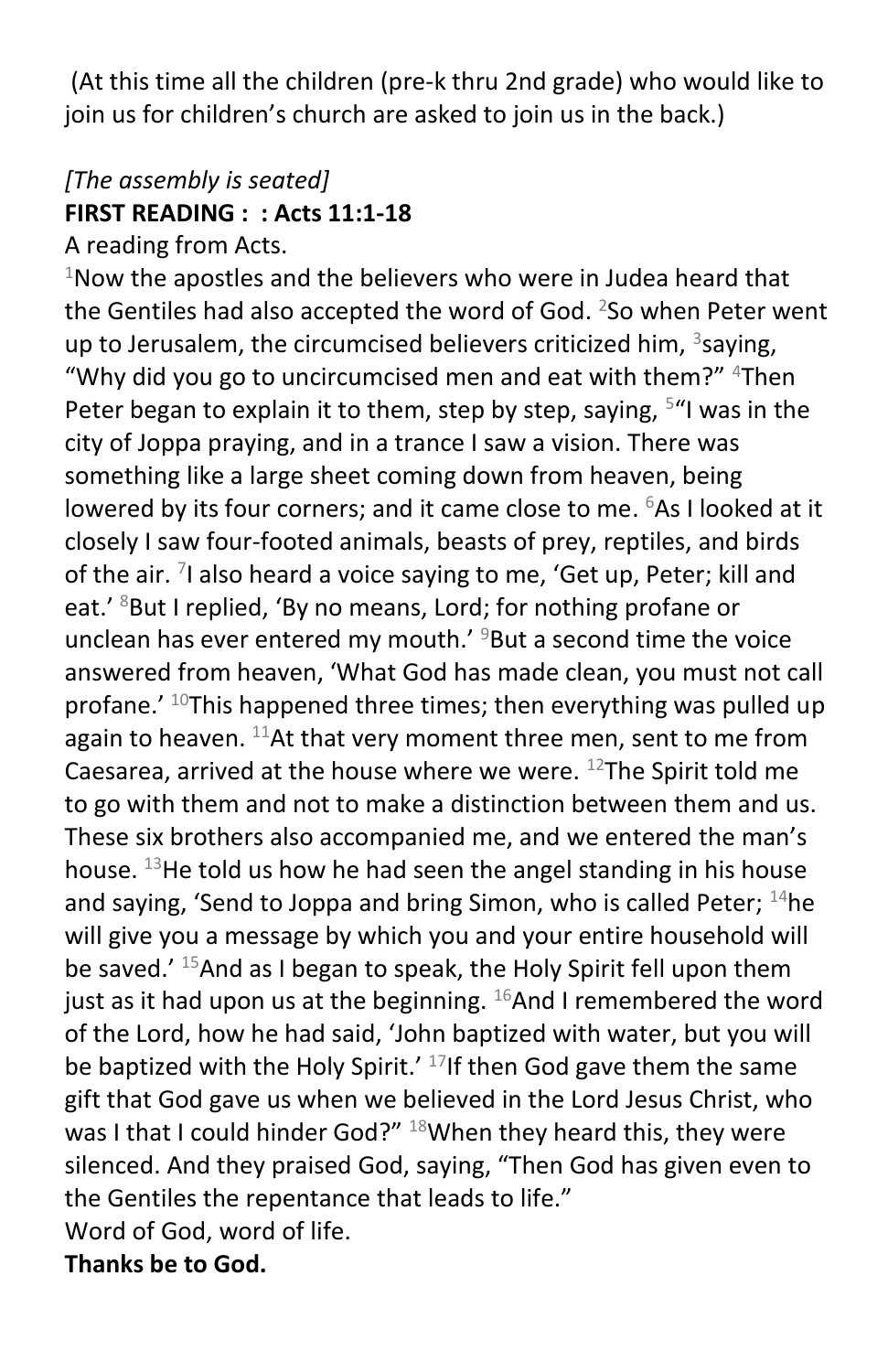#### **PSALM: Psalm 148**

 $1$ Hallelujah! Praise the LORD from the heavens: praise God in the heights. <sup>2</sup>**Praise the LORD, all you angels;**

**sing praise, all you hosts of heaven.** <sup>3</sup>Praise the LORD, sun and moon; sing praise, all you shining stars. <sup>4</sup>**Praise the LORD, heaven of heavens, and you waters above the heavens.** 5 Let them praise the name of the LORD, who commanded, and they were created, <sup>6</sup>**who made them stand fast forever and ever, giving them a law that shall not pass away.** <sup>7</sup>Praise the LORD from the earth, you sea monsters and all deeps; 8 **fire and hail, snow and fog, tempestuous wind, doing God's will;**  $9$ mountains and all hills, fruit trees and all cedars; <sup>10</sup>**wild beasts and all cattle, creeping things and flying birds;**  $11$ sovereigns of the earth and all peoples,

princes and all rulers of the world;

<sup>12</sup>**young men and maidens, old and young together.**

 $13$  Let them praise the name of the LORD, whose name only is exalted, whose splendor is over earth and heaven.

<sup>14</sup>**The LORD has raised up strength for the people and praise for all | faithful servants, the children of Israel, a people who are near the LORD. Hallelujah!**

#### **SECOND READING: : Revelation 21:1-6**

A reading from Revelation.

<sup>1</sup>I saw a new heaven and a new earth; for the first heaven and the first earth had passed away, and the sea was no more.  $2$ And I saw the holy city, the new Jerusalem, coming down out of heaven from God, prepared as a bride adorned for her husband. <sup>3</sup>And I heard a loud voice from the throne saying,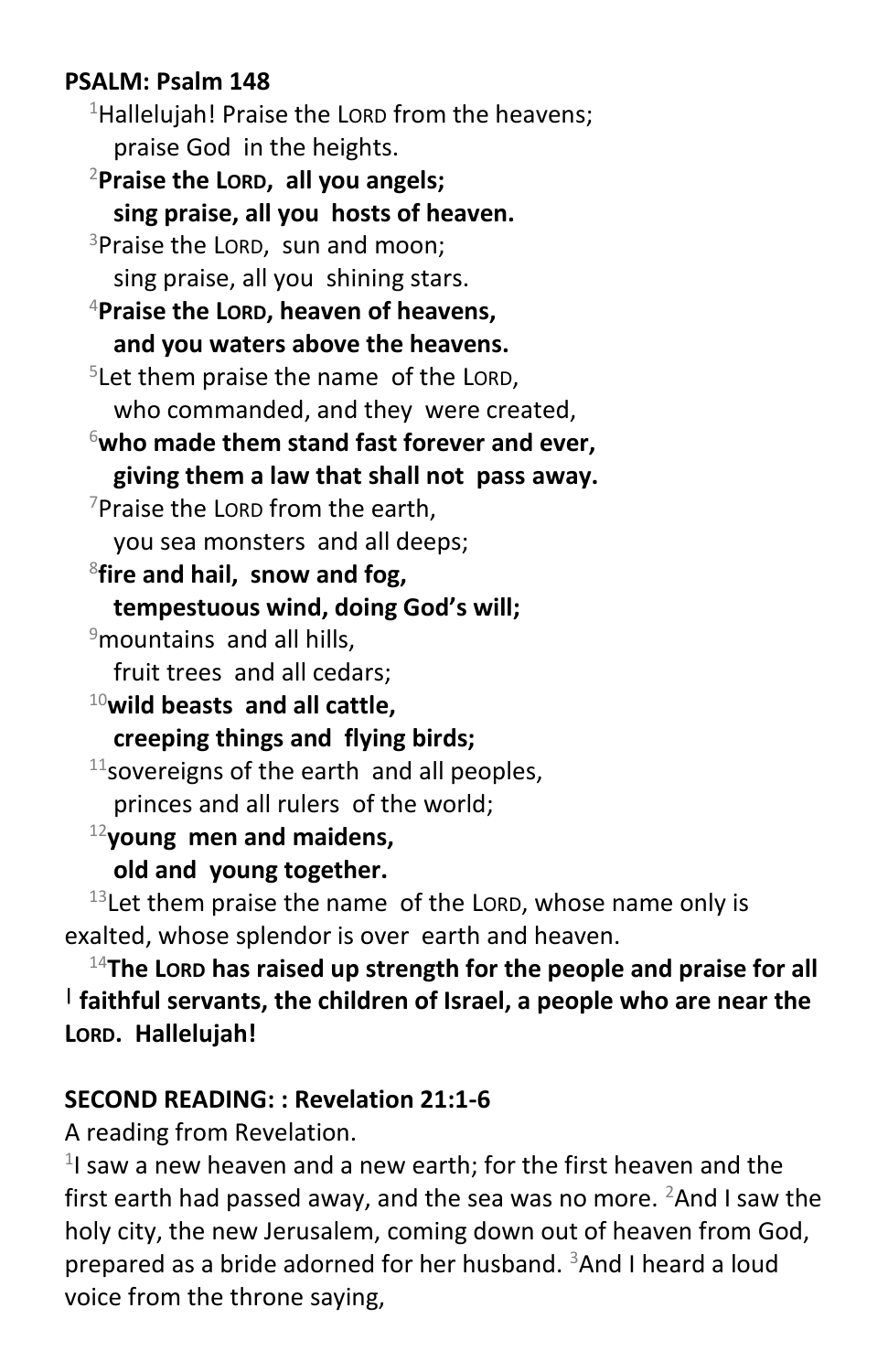"See, the home of God is among mortals. God will dwell with them as their God; they will be God's people, and that very God will be with them, <sup>4</sup>and will wipe every tear from their eyes. Death will be no more; mourning and crying and pain will be no more, for the first things have passed away."

<sup>5</sup>And the one who was seated on the throne said, "See, I am making all things new," and also said, "Write this, for these words are trustworthy and true." <sup>6</sup>Then the one seated on the throne said to me, "It is done! I am the Alpha and the Omega, the beginning and the end. To the thirsty I will give water as a gift from the spring of the water of life."

Word of God, word of life.

**Thanks be to God.**

*[Please stand as you are able.]* **GOSPEL ACCLAMATION**



*Alleluia.* Everyone will know that you are **<sup>|</sup>** my disciples\* if you have love for **<sup>|</sup>** one another. *Alleluia. (John 13:35)*

## **GOSPEL: : John 13:31-35**

The holy gospel according to John.

## **Glory to you, O Lord.**

 $31$ When Judas had gone out, Jesus said, "Now the Son-of-Man has been glorified, and God has been glorified in him.  $32$ If God has been glorified in him, God will also glorify him in God's own self and will glorify him at once.  $33$ Little children, I am with you only a little longer. You will look for me; and as I said to the Judeans so now I say to you, 'Where I am going, you cannot come.'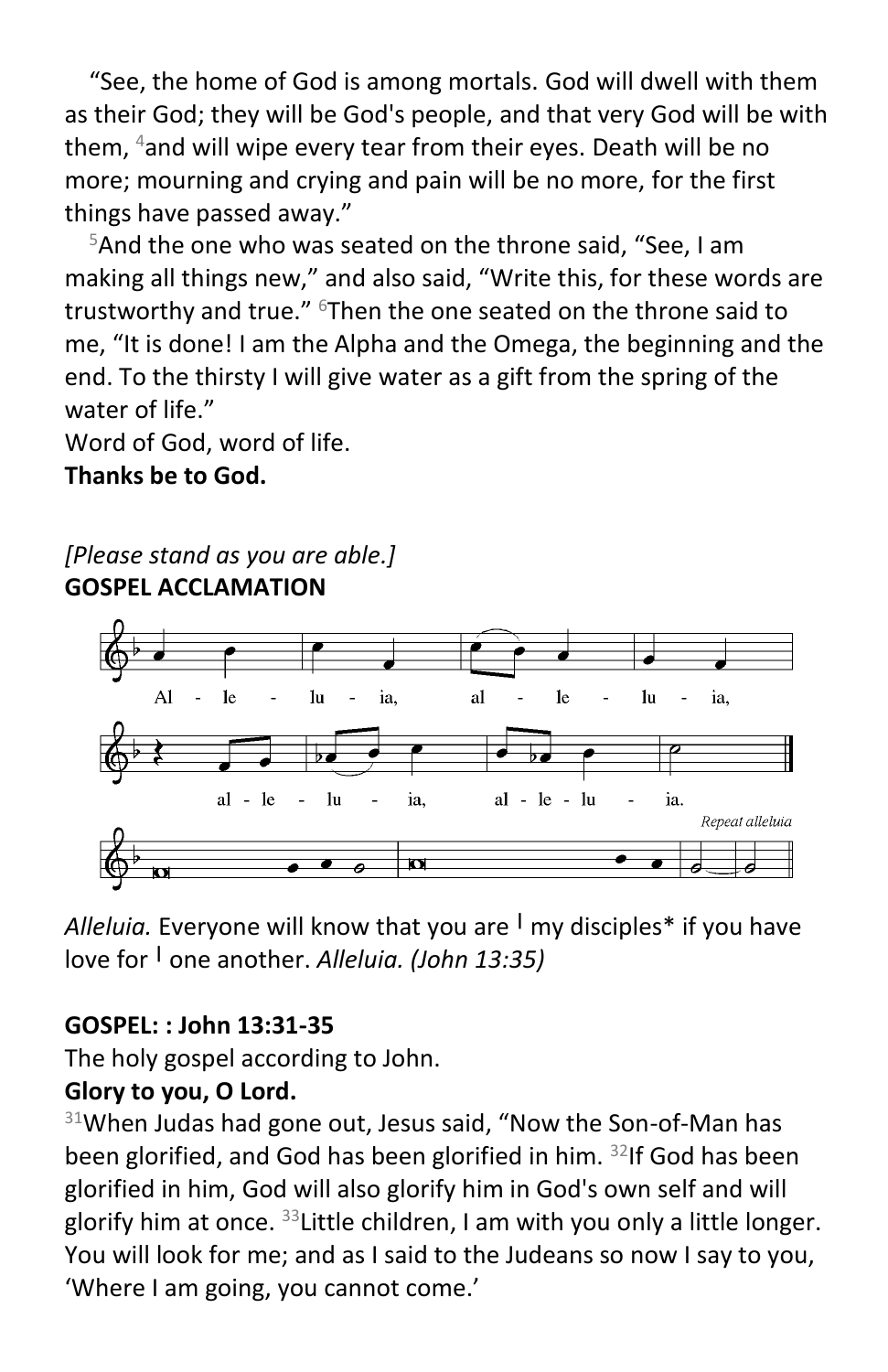$34$ I give you a new commandment, that you love one another. Just as I have loved you, you also should love one another. <sup>35</sup>By this everyone will know that you are my disciples, if you have love for one another." The gospel of the Lord.

**Praise to you, O Christ.**

*[The assembly is seated]* **SERMON**

*[Please stand as you are able]* **HYMN OF THE DAY** *Alleluia! Jesus Is Risen!* **(ELW 377)** Text: Herbert F. Brokering, b. 1926 Music: David N. Johnson, 1922–1987 Reprinted/streamed will permission under ONE LICENSE, License #A-723136. All rights Reserved.

#### **CREED**

**We believe in one God, the Father, the Almighty, maker of heaven and earth, of all that is, seen and unseen.**

**We believe in one Lord, Jesus Christ, the only Son of God, eternally begotten of the Father, God from God, Light from Light, true God from true God, begotten, not made, of one Being with the Father; through him all things were made.**

**For us and for our salvation he came down from heaven, was incarnate of the Holy Spirit and the virgin Mary and became truly human. For our sake he was crucified under Pontius Pilate; he suffered death and was buried. On the third day he rose again in accordance with the scriptures; he ascended into heaven and is seated at the right hand of the Father. He will come again in glory to judge the living and the dead, and his kingdom will have no end.**

**We believe in the Holy Spirit, the Lord, the giver of life, who proceeds from the Father and the Son,\*who with the Father and the Son is worshiped and glorified, who has spoken through the prophets. We believe in one holy catholic and apostolic church. We acknowledge one baptism for the forgiveness of sins. We look for the resurrection of the dead, and the life of the world to come. Amen.**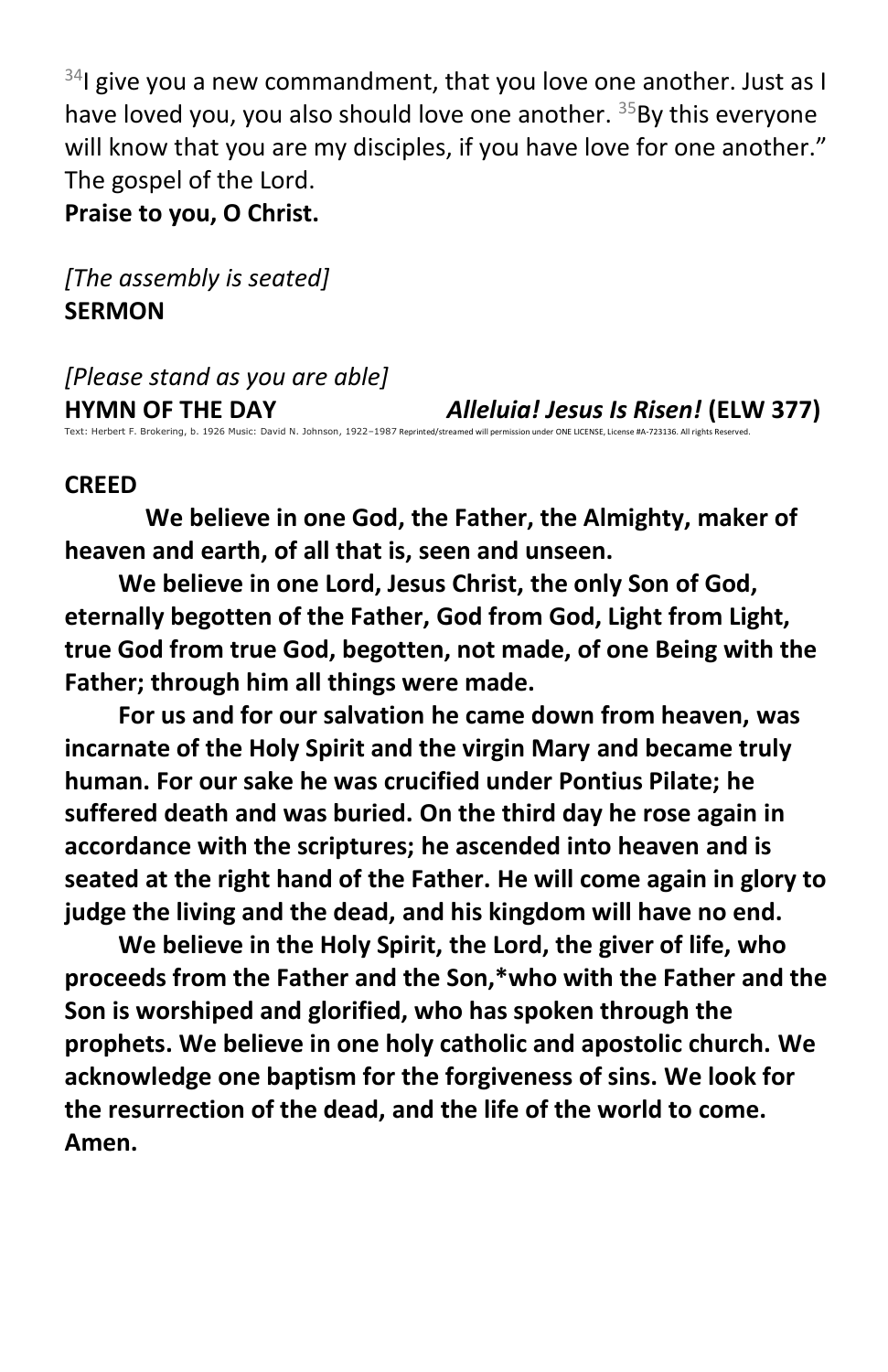# **PRAYERS OF INTERCESSION**

Set free from captivity to sin and death, we pray to the God of resurrection for the church, people in need, and all of creation.

Loving God, lead us to follow your Spirit, rather than our own prejudices or desires, as the church cares for one another. Open us to perceive your gifts in those we least expect. God, in your mercy, **hear our prayer.**

Inspire us to praise you through the beauty and majesty of the natural world around us. Urge us toward more deliberate care of the world you have made. God, in your mercy, **hear our prayer.**

Humble the rulers of nations before your splendor. Direct them to the people who need their attention most, and turn them from the temptation to hoard wealth or power. God, in your mercy, **hear our prayer.**

Hasten to dwell among those who are in pain or distress. As Christ enters our deepest suffering, remain with those experiencing despair and great need. God, in your mercy, **hear our prayer.**

Place holy love at the center of all our relationships and communities. By your love heal us, convict us, and renew us. Bring an end to racism in our churches and communities. Let everyone know your goodness by the love we show one another. God, in your mercy, **hear our prayer.**

## *(other prayers may be offered at this time, silently or loud.)*

Give us a place in the diverse company of your beloved saints. Teach us the value of each person's identity, and bless us with a shared identity as your children, kindred of Christ. God, in your mercy, **hear our prayer.**

In your mercy, O God, respond to these prayers, and renew us by your life-giving Spirit; through Jesus Christ, our Savior. **Amen.**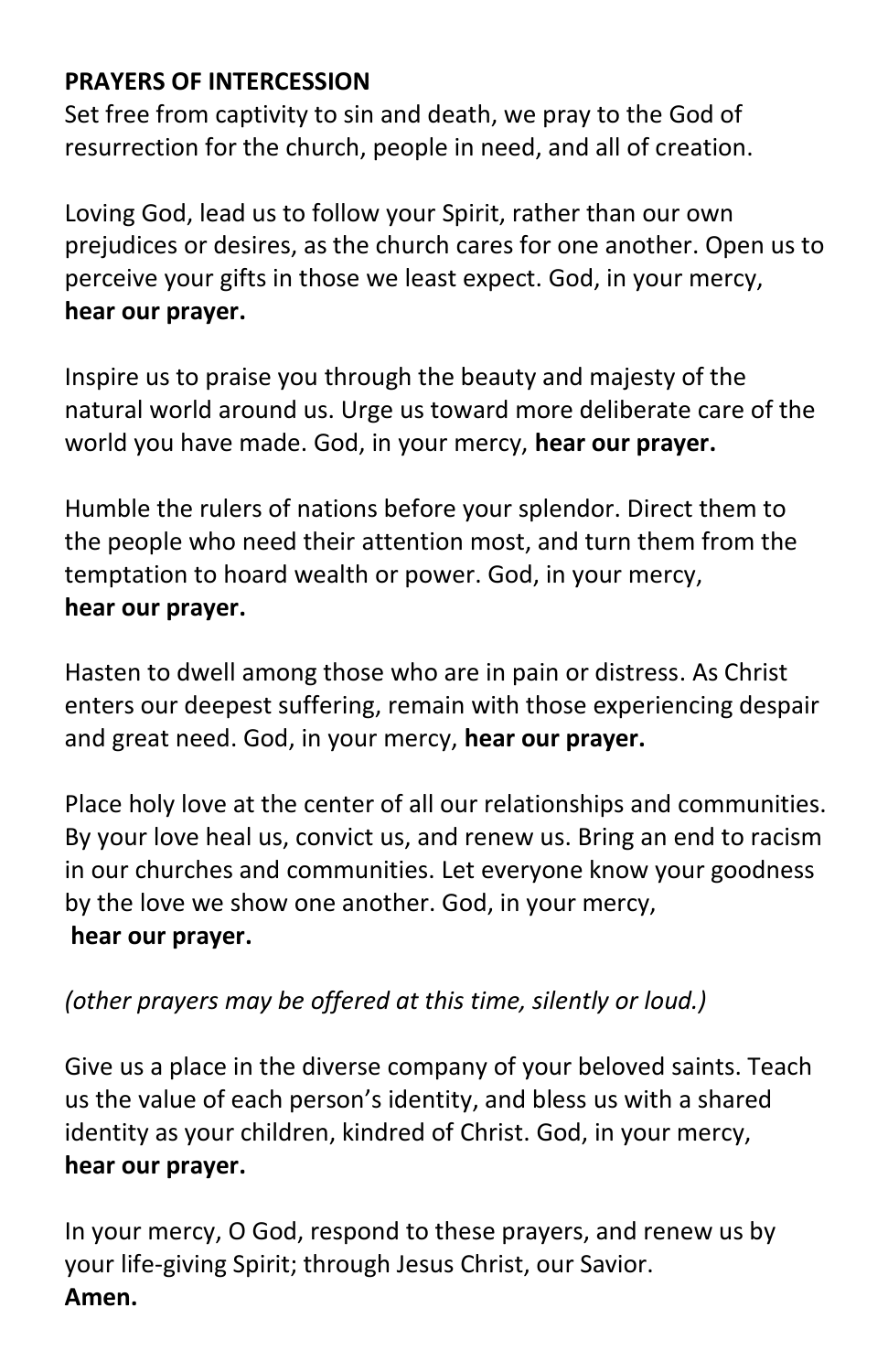# **PEACE**

The peace of Christ be with you always. **And also with you.** *(At this time share peace with your neighbor around you.)*

*MEAL God feeds us with the presence of Jesus Christ.*

#### **OFFERING PRAYER**

Let us pray, **Living God, you gather the wolf and the lamb to feed together in your peaceable reign, and you welcome us all at your table. Reach out to us through this meal, and show us your wounded and risen body, that we may be nourished and believe, in Jesus Christ, our Savior and Lord. Amen.**

#### **GREAT THANKSGIVING**



#### **PREFACE**

It is indeed right, our duty and our joy, that we should at all times and in all places give thanks and praise to you, almighty and merciful God, for the glorious resurrection of our Savior Jesus Christ, the true Paschal Lamb who gave himself to take away our sin; who in dying has destroyed death, and in rising has brought us to eternal life.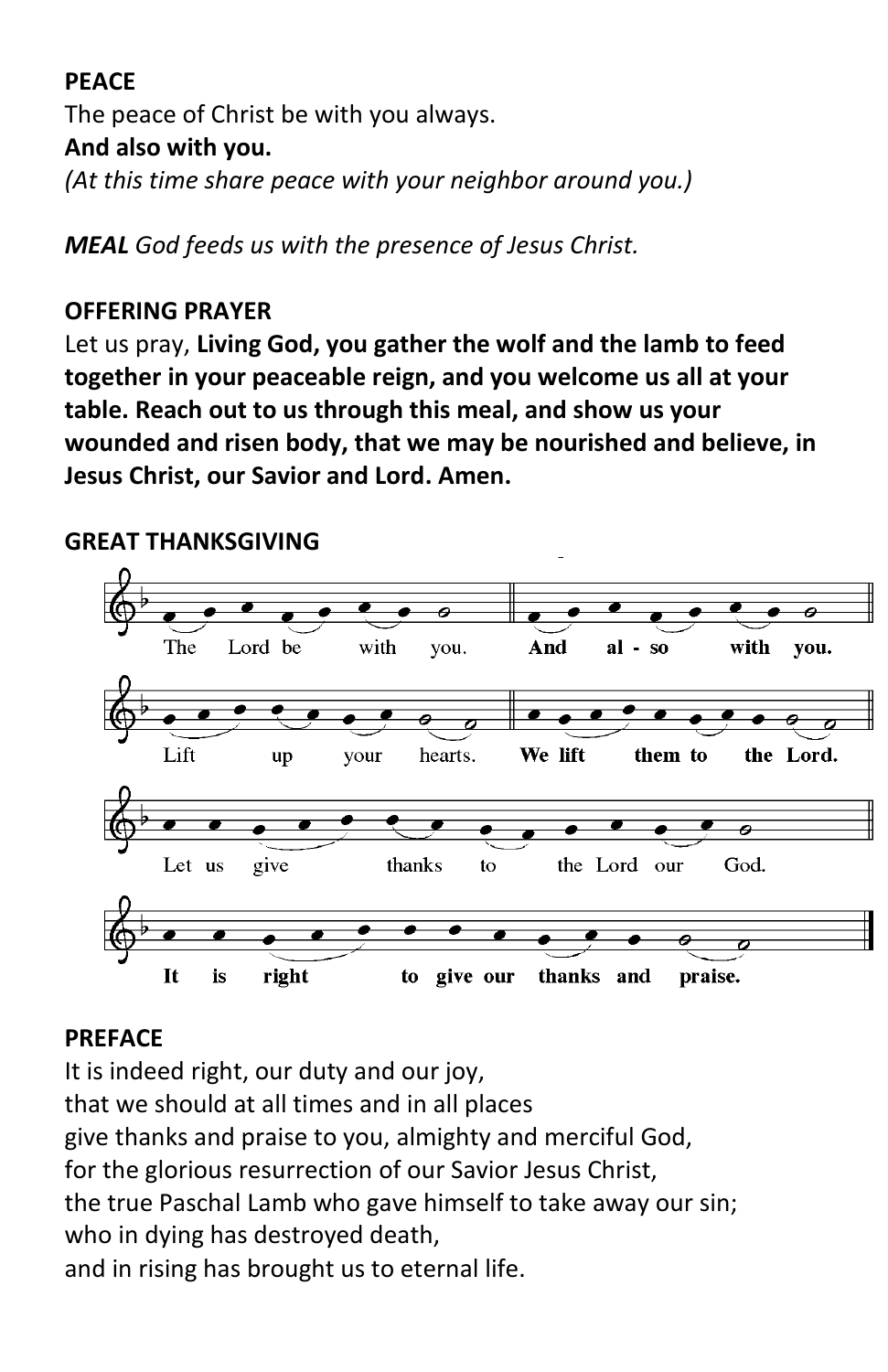And so, with Mary Magdalene and Peter and all the witnesses of the resurrection, with earth and sea and all their creatures, and with angels and archangels, cherubim and seraphim, we praise your name and join their unending hymn:

# **Holy, Holy, Holy**



# **THANKSGIVING AT THE TABLE**

Holy, living, and loving God,

we praise you for creating the heavens and the earth. We bless you for bringing Noah and his family through the waters of the flood, for freeing your people Israel from the bonds of slavery, and for sending your Son to be our Redeemer.

We give you thanks for Jesus who, living among us, healed the sick, fed the hungry, and with a love stronger than death, gave his life for others.

In the night in which he was betrayed, our Lord Jesus took bread, and gave thanks; broke it, and gave it to his disciples, saying: Take and eat; this is my body, given for you. Do this for the remembrance of me.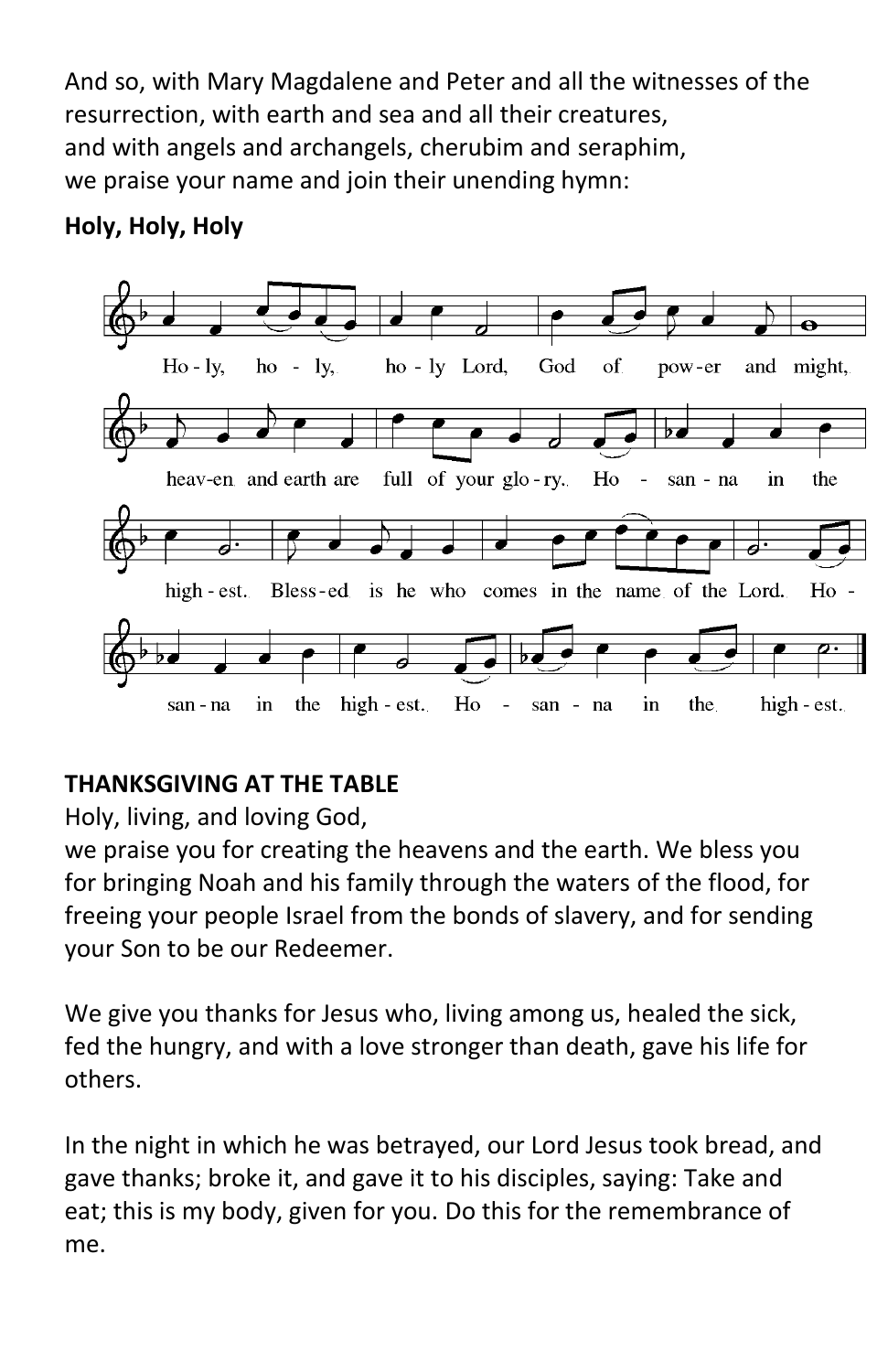Again, after supper, he took the cup, gave thanks, and gave it for all to drink, saying: This cup is the new covenant in my blood, shed for you and for all people for the forgiveness of sin. Do this for the remembrance of me.

Remembering, therefore, his life-giving death and glorious resurrection, we await your promised life for all this dying world. Breathe your Spirit on us and on this bread and cup: carry us in your arms from death to life, that we may live as your chosen ones, clothed in the righteousness of Christ.

Through him all glory and honor is yours, Almighty Father, with the Holy Spirit, in your holy Church, both now and forever. **Amen**

# **LORD'S PRAYER**

Lord, remember us in your kingdom and teach us to pray. **Our Father, who art in heaven, hallowed be thy name, thy kingdom come, thy will be done, on earth as it is in heaven. Give us this day our daily bread; and forgive us our trespasses, as we forgive those who trespass against us; and lead us not into temptation, but deliver us from evil. For thine is the kingdom, and the power, and the glory, forever and ever. Amen.**

# **INVITATION TO COMMUNION**

The risen Christ dwells with us here. All who are hungry, all who are thirsty, come. *[The assembly is seated]* 

**COMMUNION** (*Everyone is welcome to come to the communion table. If you have not received instruction in the Sacraments, come to the altar for a blessing. If you would like to receive communion where you are seated in the pews, please tell the usher and at the close of communion you will be served.*)

*The body of Christ, given for you. Amen The blood of Christ; shed for you. Amen* **COMMUNION SONG**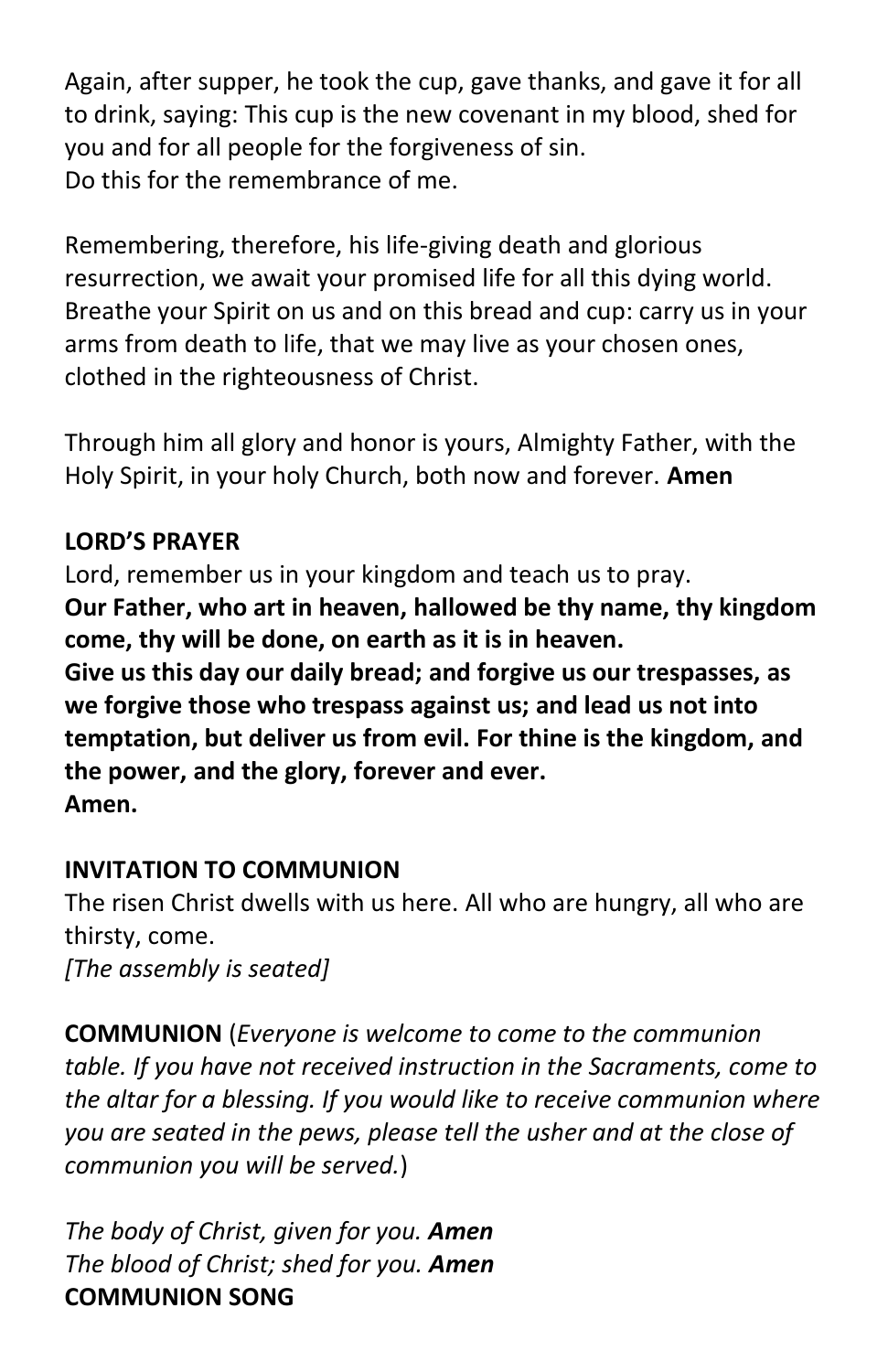

#### **INSERTED MUSIC**

*Where Charity and Love Prevail (TWENTY-FOURTH)* **(ELW 359)** Text: Latin hymn, 9th cent.; tr. Omer Westendorf, 1916–1997, alt. Music: attr. Lucius Chapin, 1760–1842 Repri All rights Reserved.  *Beloved, God's Chosen (ANDREW'S SONG)* **(ELW 648)** Text: Susan Palo Cherwien, b. 1953 Music: Robert A. Hobby, b. 1962 Reprinted/streamed will permission under ONE LICENSE, License #A-723136. All rights Reserved. *[Please stand as you are able]*

#### **PRAYER AFTER COMMUNION**

We give you thanks, generous God, for in this bread and cup we have tasted the new heaven and earth where hunger and thirst are no more. Send us from this table as witnesses to the resurrection, that through our lives, all may know life in Jesus' name. **Amen.**

*SENDING God blesses us and sends us in mission to the world.*

#### **BLESSING**

God, the Author of life, Christ, the living Cornerstone, and the lifegiving Spirit of adoption,  $\pm$  bless you now and forever. **Amen.**

#### **SENDING SONG**

 *Christ Is Risen! Shout Hosanna! (TURNBULL)* **(ELW 383)**  Text: Brian A. Wren, b. 1936 Music: Thomas Pavlechko, b. 1962 Reprinted/streamed will permission under ONE LICENSE, License #A-723136. All rights R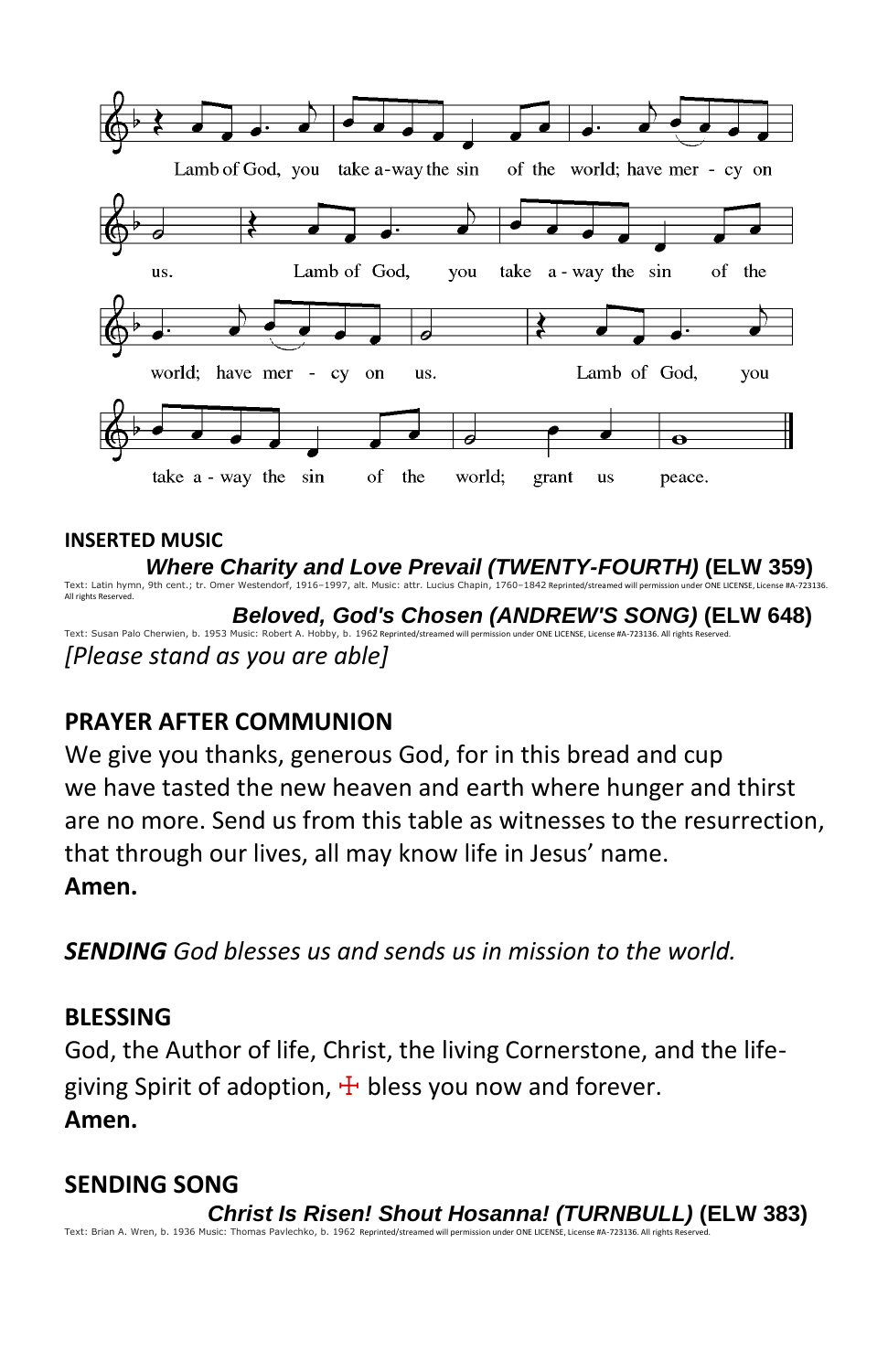# **DISMISSAL** Alleluia! Christ is risen. **Christ is risen indeed. Alleluia!**

Go in peace. Tell what God has done. **Thanks be to God.** From sundaysandseasons.com. Copyright © 2022 Augsburg Fortress. All rights reserved. Reprinted/streamed will permission under ONE LICENSE, License #A-723136. All rights Reserved.

#### **ANNOUNCEMENTS**

# **BREAD LOAF FOR THE MONTH OF MAY IS GOING TOWARD KENTUCKY STORM RELIEF.**

For the last two weeks, we have been reading stories and learning more about Indiana-Kentucky Synod Disaster Response. The offering at our upcoming Synod Assembly is designated for this program to help with recovery from the Kentucky tornadoes in December and to prepare for future disasters. You can use the envelope and donation card provided in your bulletin today to give a gift that we will take with us to the synod assembly this year. Or, you can scan the QR code with your phone and donate a gift online on the synod website. We look forward to hand delivering your offering for this vital ministry of our synod as our voting members attend Synod Assembly in June.

Permanent Endowment Scholarship applications for the 2022- 2023 years are available in the church office. Deadline to turn in your applications is July,2022. If you have any questions please see Pastor Matt, or any of the following committee members, Brad Nelson, Penny Samuels, Janet Knafel, and Pam Shanahan.

 If you know someone that is Graduating from college or high school, please let the office know, by calling us at 260-244-7118 or emailing us at [office.gracelutheran@gmail.com](mailto:office.gracelutheran@gmail.com)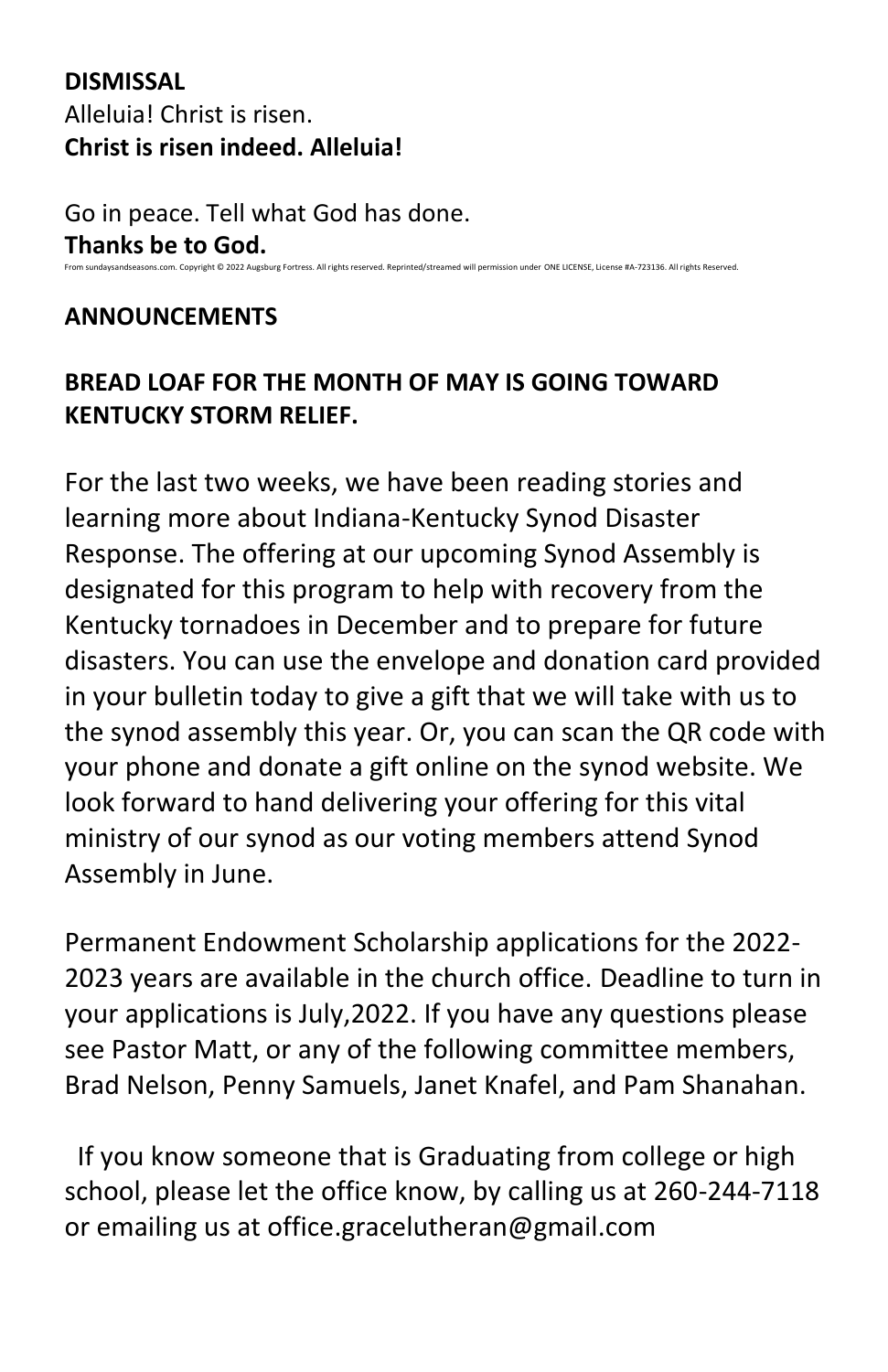If someone you know needs some extra prayers through a hard time or sickness, please email the office at prayers.gracelutheran@gmail.com

Life Line Screening will be here at Grace Lutheran Church on Tuesday, June 7, 2022 offering safe, painless, non-invasive preventive health screenings that are typically not a part of a routine physical. To be more proactive about your health for yourself, your family and your community, please register for these health screenings today. Fliers are on the tables in the hallway, there is also posters by the kitchen, nursery room, and just down from the council board. There is no time like the present to take action!

**Fundraiser to support the Preschool:** Shop with Scrip through the RaiseRight App or through the website shopwithscrip.com.  $\rightarrow$ Buy gift cards for places you already shop at with reloadable gift cards, e-cards or physical gift cards. There is no extra charge to you.  $\rightarrow$ Example: If you shop at Walmart for groceries, you can purchase a gift card for \$100.00. You can purchase a physical gift card that will be sent straight to your house, or you can choose a reloadable card that will be put right on your App. You are already spending that money at the grocery store so why not buy a gift card before you go to the store to help the Preschool?

Organization name: **Grace Lutheran Church Preschool** Enrollment Code: **AL22LAE586216**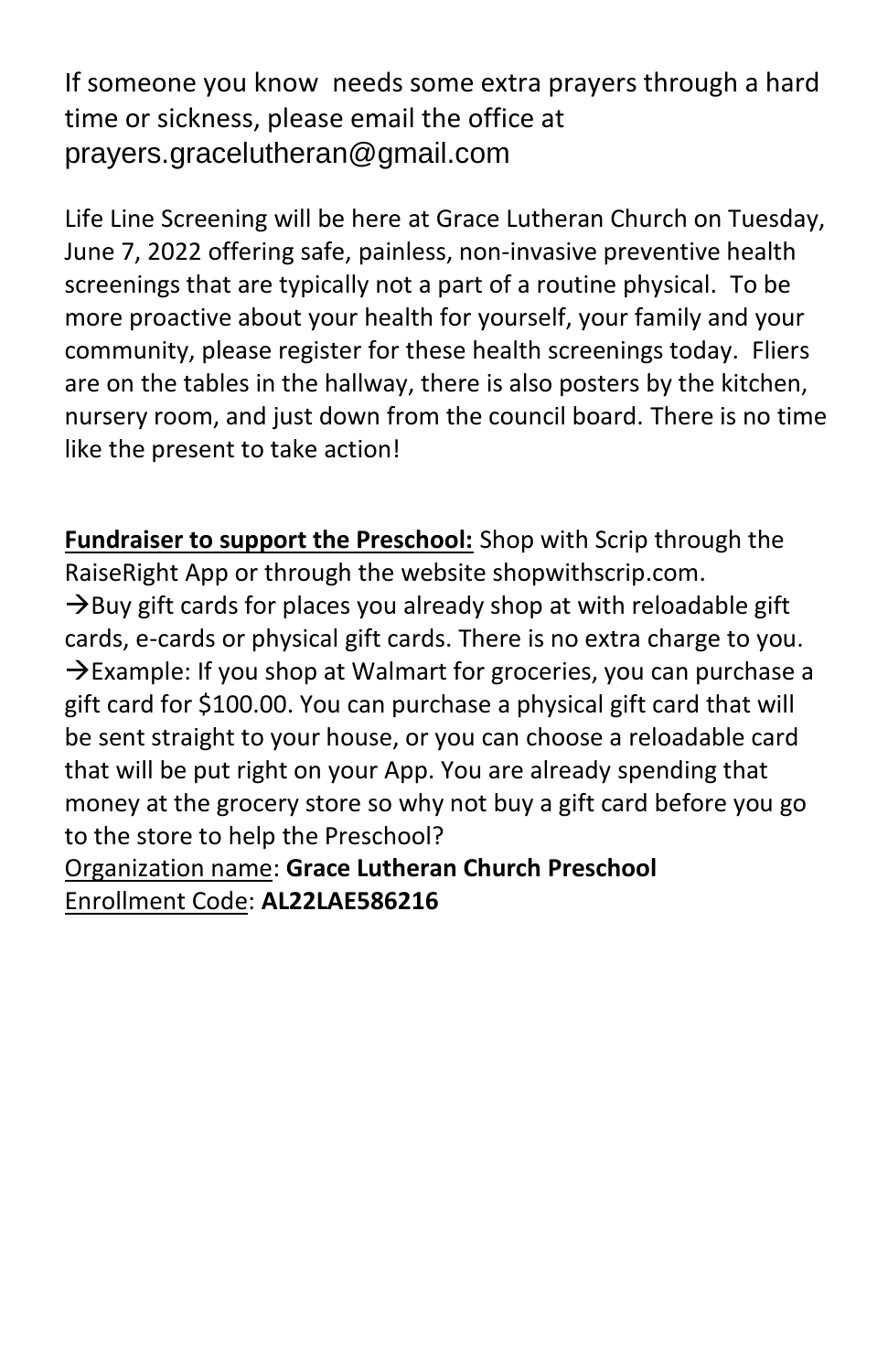**Weekly agenda at Grace Lutheran church Monday May 16,2022** Parents of addicted loved ones (PAL) 6pm Cub scouts 3082 6pm Alcoholics anonymous 7:30pm **Tuesday May 17,2022** T.O.P.S 9-11am Care team 10:30am Spring Luncheon 11:30am **Wednesday May 18,2022** Men's breakfast 8am Food pantry 12pm Food voucher distribution 4pm **Thursday May 19,2022** Preschool field Day 8:30-11:30am Helping hands 12:30-2pm First Communion Class 3pm AA/AL anonymous 7:30-8:30pm **Friday May 20,2022** *Pastors day off* Food pantry 12-2pm Preschool field Day 8:30-11:30am Preschool field Day 12:30-3:30pm **Saturday May 21,2022 Sunday May 22,2022** Worship at Hope 8:15am Worship at Grace 10am Fellowship Hour 11:15am Girl scouts 5pm

**We have new sign-up sheets in the parish hall, for coffee hour. Coffee hour will be after church service, for any one that would like to stay.**